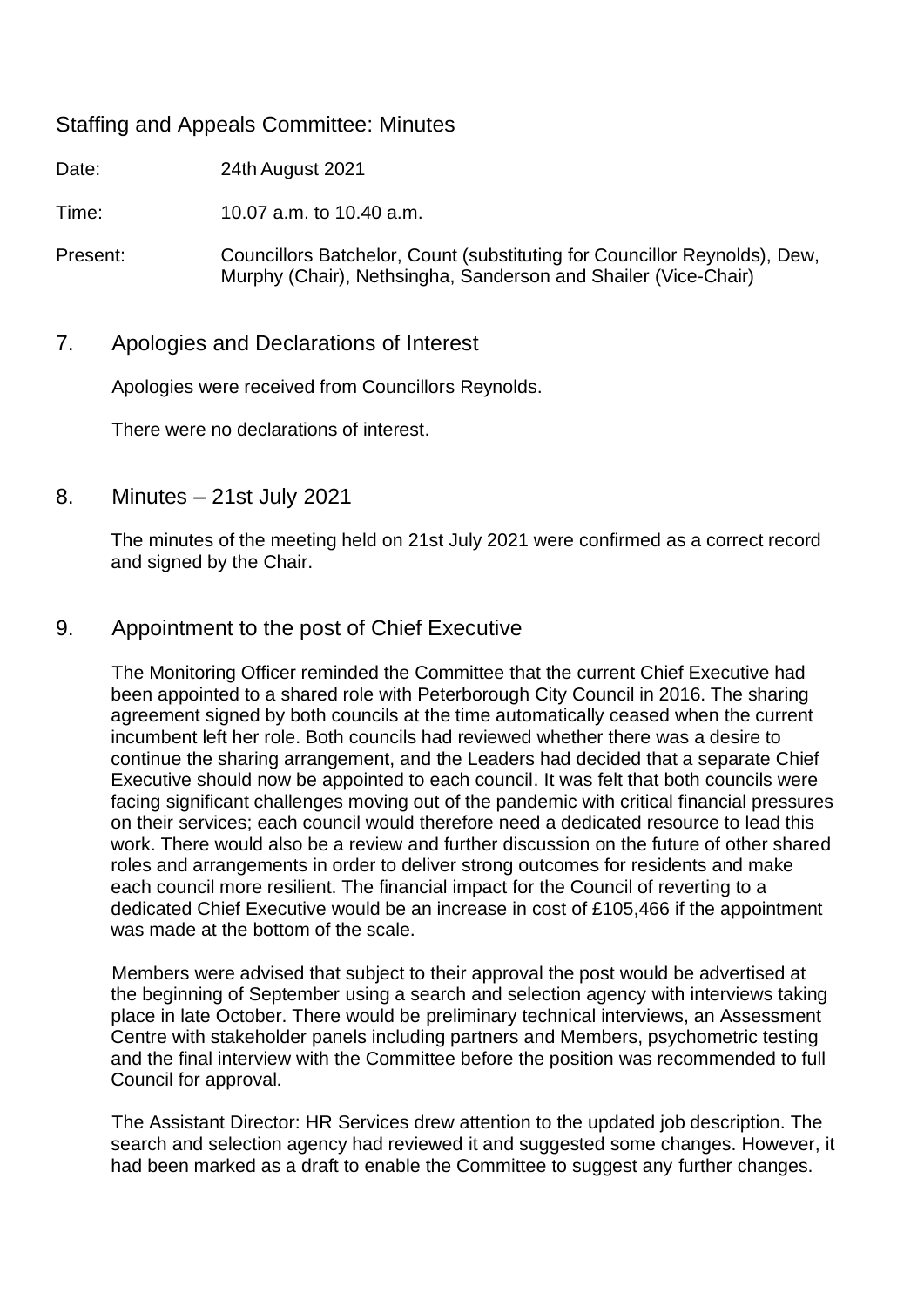Subject to the Committee's approval, it was proposed to issue a survey to all Members to establish what councillors were looking for from a new Chief Executive. This would enable the search and selection agency to target its search. It was noted that the Council had moved away from a long job description and instead use a micro site in the job advert containing a welcome message, and detailed information. As part of this, the Council would be making clear its position regarding its equality and diversity statement. There would be a commitment to give a technical interview to any person from an under-represented group who met all the essential criteria.

Individual Members raised the following issues in relation to the report:

- expressed disappointment that the revised job description had only been circulated a day before the meeting. The Assistant Director: HR Services apologised for the tight timescale associated with this work but stressed there would be plenty of opportunity for the Committee to provide feedback into the job description.
- welcomed the proposal to engage all Members in the process in order to find the best Chief Executive.
- suggested that the last paragraph under item 2. Leadership and Partnerships should be changed from "European agencies" and "European policies" to international.
- highlighted the need for an addendum to the last section of the job description relating to "extensive and demonstrable knowledge and understanding of the management environment in large, complex local government organisations" to clarify the specific complexity of the local government landscape in Cambridgeshire such as the City Deal and the Cambridgeshire and Peterborough Combined Authority. It was suggested that the aforementioned section was an essential and not desirable characteristic. However, previous experience of working with a Combined Authority could be a desirable characteristic.
- queried whether experience of working with other organisations should be an essential criterion given the complexity of local government in Cambridgeshire. Whilst the importance of this proposal was acknowledged, it was suggested that the Council was unlikely to find anywhere in the country as complex as Cambridgeshire with a City Deal and a Devolution Deal. It was therefore more important that candidates were able to demonstrate some degree of complexity in their partnership working. The Chair acknowledged that this could be a candidate demonstrating they had the capability by illustrating a transferable experience. It was noted that it would be a key component of the assessment process where the partnership panels would be critical in identifying strong candidates. Another Member highlighted the importance of not putting people off from applying for the role particularly if they had experience in other fields which might be transferable. The Monitoring Officer drew attention to the fact that there was reference to partnership working in the essential as well as desirable criteria.
- requested information on the reason for going back to two separate Chief Executives given that this approach would cost more money. The Leader of the Council acknowledged the need to be open that appointing separate Chief Executives would cost more. The decision had been reinforced by the recent Local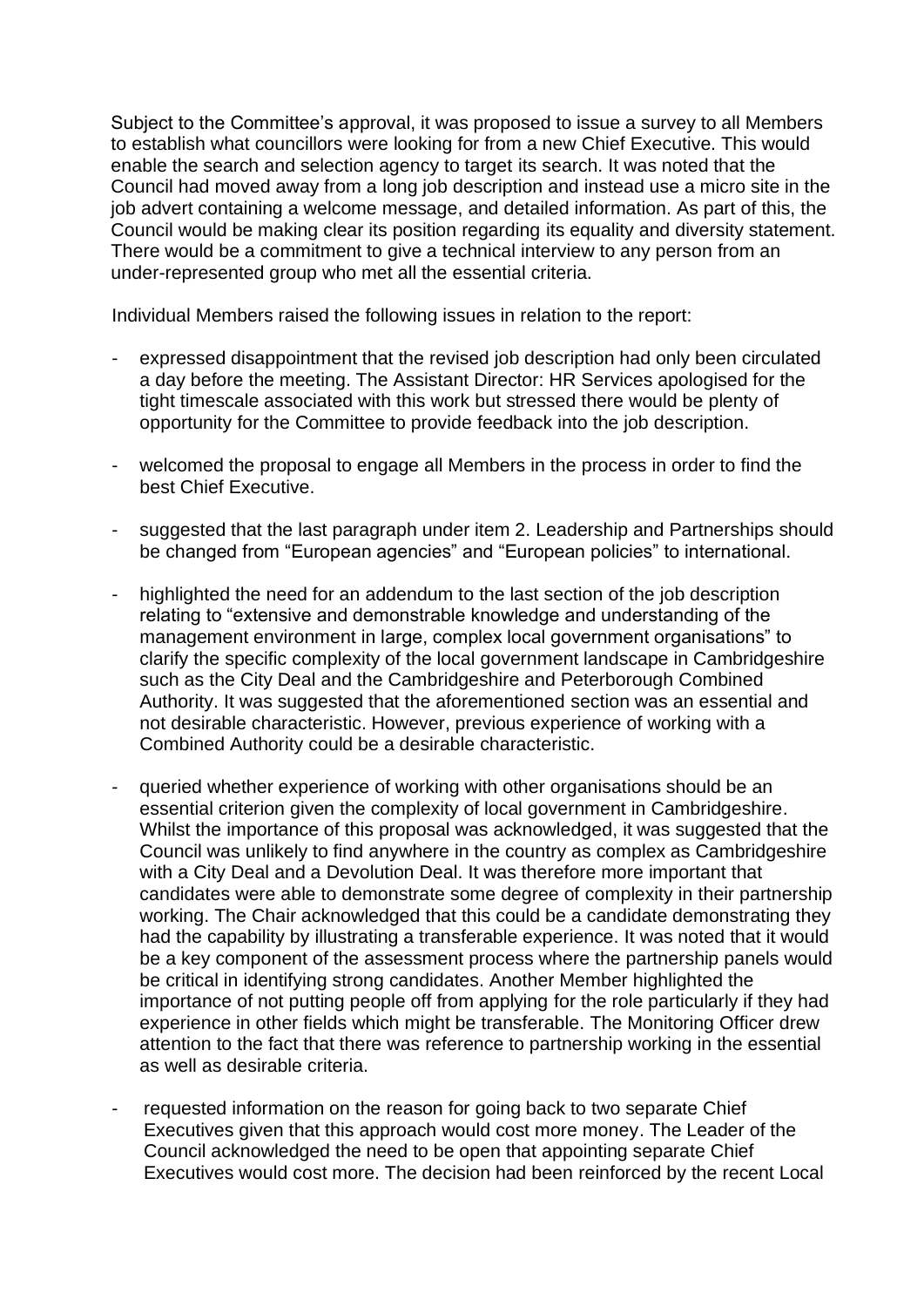Government Peer Review. It was noted that the landscape post Covid in Cambridgeshire and Peterborough was completely different to five years ago. It was not just Covid but also a very challenging financial position across both councils. It was acknowledged that the current incumbent had done a fantastic job but given the challenges both councils needed their own dedicated resource. It was likely over the coming five years that there would be other restructuring given the constant shifting of the local government landscape. It was expected that the new Chief Executive would review the shared arrangements deepening some of them and loosening others. The Committee was reminded that the Joint Agreement contained a proposal to localise much of the Council's decision making resulting in changes to structures. Whilst this would be an increase in cost at Chief Executive level, it was possible other funding could be identified from these changes.

- queried whether the decision for Cambridgeshire to seek its own Chief Executive had been forced on the Council by Peterborough. The Leader confirmed that it had been a joint decision by both Leaders. In response, one Member drew attention to the Joint Agreement which stated that there would be a moratorium placed on any new senior director level and above appointments made with Peterborough and all such future appointments would be made for Cambridgeshire. This document was published before any conversations with Peterborough City Council and the Peer Review. It was therefore suggested that Peterborough City Council had been influenced by this statement.
- commended the revised draft job description role profile. It was suggested that greater clarity as to what was desirable and essential criteria might be useful in the recruitment process. There needed to be a good balance between the two. However, there were certain key elements which were essential. Reassurance that the equality and diversity criteria would be met was welcomed as it was very important. However, it was proposed that at this level there should be an equality impact assessment in parallel to the job description to enable the Council to respond to any possible challenges in the future. The Assistant Director: HR Services confirmed that whilst the Council did not use assessments in this way, the job description and person specification had been reviewed to make sure it did not exclude any particular group from applying. The search and selection organisation had also confirmed that they were confident that there was no language which would preclude anyone who had the relevant experience. She confirmed that this information would be put in writing to provide some assurance.
- highlighted a motion to Council submitted by former Councillor Manning asking for a name blind application process. The Assistant Director: HR Services reported that the Council had started to look at a pilot. However, one of the challenges was the applicants submitted applications via their personal e-mail addresses which generally revealed their names. Applicants would therefore have to be encouraged to set up a separate e-mail address. Names were also on CVs and it was possible to find out who people were just from their CV. The Council had to replace its erecruitment system so would be considering how names could be filtered out. One Member asked for a report back on this work to a future meeting. **Action Required** It was suggested that names should be redacted for the Chief Executive appointment process as much as possible.